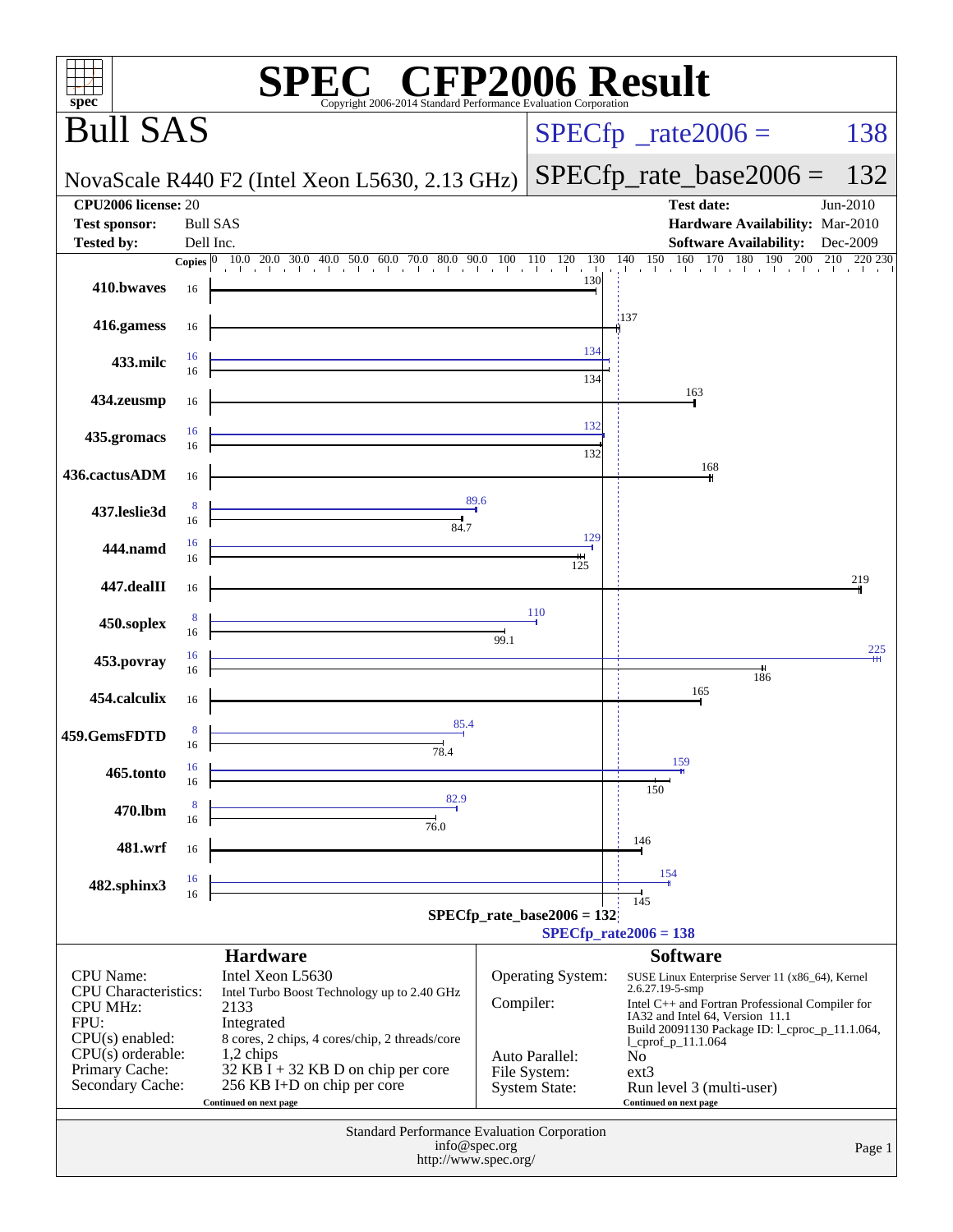

#### **[Submit Notes](http://www.spec.org/auto/cpu2006/Docs/result-fields.html#SubmitNotes)**

The config file option 'submit' was used. numactl was used to bind copies to the cores

#### **[Operating System Notes](http://www.spec.org/auto/cpu2006/Docs/result-fields.html#OperatingSystemNotes)**

'ulimit -s unlimited' was used to set the stacksize to unlimited prior to run

#### **[Platform Notes](http://www.spec.org/auto/cpu2006/Docs/result-fields.html#PlatformNotes)**

 BIOS Settings: Power Management = Maximum Performance (Default = Active Power Controller) Data Reuse = Disabled (Default = Enabled)

> Standard Performance Evaluation Corporation [info@spec.org](mailto:info@spec.org) <http://www.spec.org/>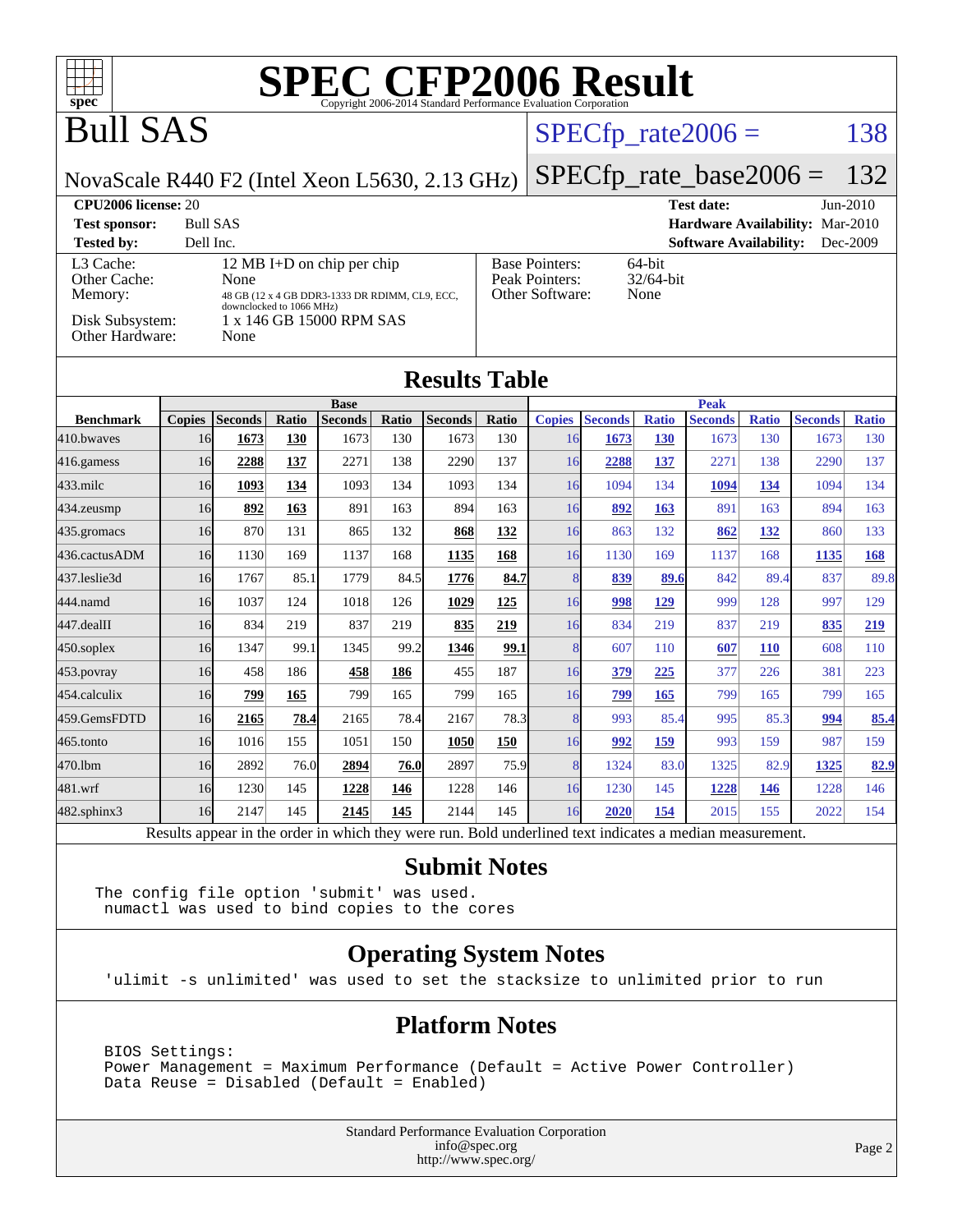

# Bull SAS

 $SPECTp_rate2006 = 138$ 

NovaScale R440 F2 (Intel Xeon L5630, 2.13 GHz) [SPECfp\\_rate\\_base2006 =](http://www.spec.org/auto/cpu2006/Docs/result-fields.html#SPECfpratebase2006) 132

**[Tested by:](http://www.spec.org/auto/cpu2006/Docs/result-fields.html#Testedby)** Dell Inc. **[Software Availability:](http://www.spec.org/auto/cpu2006/Docs/result-fields.html#SoftwareAvailability)** Dec-2009

**[CPU2006 license:](http://www.spec.org/auto/cpu2006/Docs/result-fields.html#CPU2006license)** 20 **[Test date:](http://www.spec.org/auto/cpu2006/Docs/result-fields.html#Testdate)** Jun-2010 **[Test sponsor:](http://www.spec.org/auto/cpu2006/Docs/result-fields.html#Testsponsor)** Bull SAS **[Hardware Availability:](http://www.spec.org/auto/cpu2006/Docs/result-fields.html#HardwareAvailability)** Mar-2010

#### **[General Notes](http://www.spec.org/auto/cpu2006/Docs/result-fields.html#GeneralNotes)**

 Binaries were compiled on SLES 10 with Binutils 2.18.50.0.7.20080502 The Dell PowerEdge R610 and the Bull NovaScale R440 F2 models are electronically equivalent. The results have been measured on a Dell PowerEdge R610 model.

#### **[Base Compiler Invocation](http://www.spec.org/auto/cpu2006/Docs/result-fields.html#BaseCompilerInvocation)**

 $C$  benchmarks:<br>icc  $-m64$ 

[C++ benchmarks:](http://www.spec.org/auto/cpu2006/Docs/result-fields.html#CXXbenchmarks) [icpc -m64](http://www.spec.org/cpu2006/results/res2010q3/cpu2006-20100706-12216.flags.html#user_CXXbase_intel_icpc_64bit_bedb90c1146cab66620883ef4f41a67e)

[Fortran benchmarks](http://www.spec.org/auto/cpu2006/Docs/result-fields.html#Fortranbenchmarks): [ifort -m64](http://www.spec.org/cpu2006/results/res2010q3/cpu2006-20100706-12216.flags.html#user_FCbase_intel_ifort_64bit_ee9d0fb25645d0210d97eb0527dcc06e)

[Benchmarks using both Fortran and C](http://www.spec.org/auto/cpu2006/Docs/result-fields.html#BenchmarksusingbothFortranandC):<br>icc -m64 ifort -m64  $-m64$  ifort  $-m64$ 

#### **[Base Portability Flags](http://www.spec.org/auto/cpu2006/Docs/result-fields.html#BasePortabilityFlags)**

| 410.bwaves: -DSPEC CPU LP64<br>416.gamess: -DSPEC_CPU_LP64<br>433.milc: -DSPEC CPU LP64<br>434.zeusmp: -DSPEC_CPU_LP64<br>435.gromacs: -DSPEC_CPU_LP64 -nofor_main<br>436.cactusADM: -DSPEC CPU LP64 -nofor main<br>437.leslie3d: -DSPEC CPU LP64<br>444.namd: -DSPEC CPU LP64<br>447.dealII: -DSPEC CPU LP64 |                                                                |
|---------------------------------------------------------------------------------------------------------------------------------------------------------------------------------------------------------------------------------------------------------------------------------------------------------------|----------------------------------------------------------------|
| 450.soplex: -DSPEC CPU LP64<br>453.povray: -DSPEC_CPU_LP64<br>454.calculix: - DSPEC CPU LP64 - nofor main<br>459. GemsFDTD: - DSPEC CPU LP64<br>465.tonto: -DSPEC CPU LP64                                                                                                                                    |                                                                |
| 470.1bm: - DSPEC CPU LP64<br>482.sphinx3: -DSPEC_CPU_LP64                                                                                                                                                                                                                                                     | 481.wrf: -DSPEC CPU_LP64 -DSPEC_CPU_CASE_FLAG -DSPEC_CPU_LINUX |

### **[Base Optimization Flags](http://www.spec.org/auto/cpu2006/Docs/result-fields.html#BaseOptimizationFlags)**

[C benchmarks](http://www.spec.org/auto/cpu2006/Docs/result-fields.html#Cbenchmarks):

[-xSSE4.2](http://www.spec.org/cpu2006/results/res2010q3/cpu2006-20100706-12216.flags.html#user_CCbase_f-xSSE42_f91528193cf0b216347adb8b939d4107) [-ipo](http://www.spec.org/cpu2006/results/res2010q3/cpu2006-20100706-12216.flags.html#user_CCbase_f-ipo) [-O3](http://www.spec.org/cpu2006/results/res2010q3/cpu2006-20100706-12216.flags.html#user_CCbase_f-O3) [-no-prec-div](http://www.spec.org/cpu2006/results/res2010q3/cpu2006-20100706-12216.flags.html#user_CCbase_f-no-prec-div) [-static](http://www.spec.org/cpu2006/results/res2010q3/cpu2006-20100706-12216.flags.html#user_CCbase_f-static)

[C++ benchmarks:](http://www.spec.org/auto/cpu2006/Docs/result-fields.html#CXXbenchmarks) [-xSSE4.2](http://www.spec.org/cpu2006/results/res2010q3/cpu2006-20100706-12216.flags.html#user_CXXbase_f-xSSE42_f91528193cf0b216347adb8b939d4107) [-ipo](http://www.spec.org/cpu2006/results/res2010q3/cpu2006-20100706-12216.flags.html#user_CXXbase_f-ipo) [-O3](http://www.spec.org/cpu2006/results/res2010q3/cpu2006-20100706-12216.flags.html#user_CXXbase_f-O3) [-no-prec-div](http://www.spec.org/cpu2006/results/res2010q3/cpu2006-20100706-12216.flags.html#user_CXXbase_f-no-prec-div) [-static](http://www.spec.org/cpu2006/results/res2010q3/cpu2006-20100706-12216.flags.html#user_CXXbase_f-static)

Continued on next page

Standard Performance Evaluation Corporation [info@spec.org](mailto:info@spec.org) <http://www.spec.org/>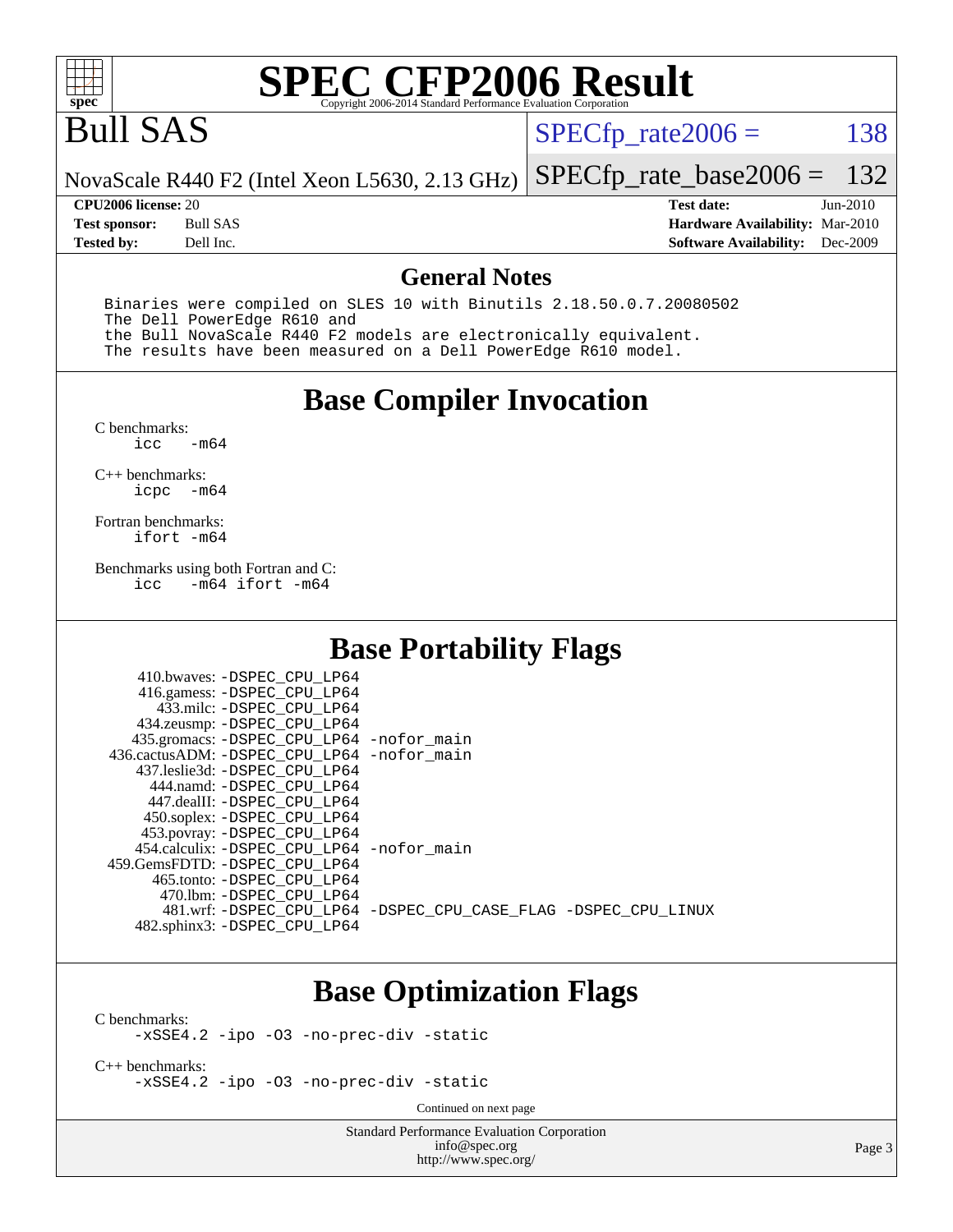

Bull SAS

 $SPECTp_rate2006 = 138$ 

NovaScale R440 F2 (Intel Xeon L5630, 2.13 GHz) [SPECfp\\_rate\\_base2006 =](http://www.spec.org/auto/cpu2006/Docs/result-fields.html#SPECfpratebase2006) 132

**[CPU2006 license:](http://www.spec.org/auto/cpu2006/Docs/result-fields.html#CPU2006license)** 20 **[Test date:](http://www.spec.org/auto/cpu2006/Docs/result-fields.html#Testdate)** Jun-2010 **[Test sponsor:](http://www.spec.org/auto/cpu2006/Docs/result-fields.html#Testsponsor)** Bull SAS **[Hardware Availability:](http://www.spec.org/auto/cpu2006/Docs/result-fields.html#HardwareAvailability)** Mar-2010 **[Tested by:](http://www.spec.org/auto/cpu2006/Docs/result-fields.html#Testedby)** Dell Inc. **[Software Availability:](http://www.spec.org/auto/cpu2006/Docs/result-fields.html#SoftwareAvailability)** Dec-2009

### **[Base Optimization Flags \(Continued\)](http://www.spec.org/auto/cpu2006/Docs/result-fields.html#BaseOptimizationFlags)**

[Fortran benchmarks](http://www.spec.org/auto/cpu2006/Docs/result-fields.html#Fortranbenchmarks): [-xSSE4.2](http://www.spec.org/cpu2006/results/res2010q3/cpu2006-20100706-12216.flags.html#user_FCbase_f-xSSE42_f91528193cf0b216347adb8b939d4107) [-ipo](http://www.spec.org/cpu2006/results/res2010q3/cpu2006-20100706-12216.flags.html#user_FCbase_f-ipo) [-O3](http://www.spec.org/cpu2006/results/res2010q3/cpu2006-20100706-12216.flags.html#user_FCbase_f-O3) [-no-prec-div](http://www.spec.org/cpu2006/results/res2010q3/cpu2006-20100706-12216.flags.html#user_FCbase_f-no-prec-div) [-static](http://www.spec.org/cpu2006/results/res2010q3/cpu2006-20100706-12216.flags.html#user_FCbase_f-static)

[Benchmarks using both Fortran and C](http://www.spec.org/auto/cpu2006/Docs/result-fields.html#BenchmarksusingbothFortranandC): [-xSSE4.2](http://www.spec.org/cpu2006/results/res2010q3/cpu2006-20100706-12216.flags.html#user_CC_FCbase_f-xSSE42_f91528193cf0b216347adb8b939d4107) [-ipo](http://www.spec.org/cpu2006/results/res2010q3/cpu2006-20100706-12216.flags.html#user_CC_FCbase_f-ipo) [-O3](http://www.spec.org/cpu2006/results/res2010q3/cpu2006-20100706-12216.flags.html#user_CC_FCbase_f-O3) [-no-prec-div](http://www.spec.org/cpu2006/results/res2010q3/cpu2006-20100706-12216.flags.html#user_CC_FCbase_f-no-prec-div) [-static](http://www.spec.org/cpu2006/results/res2010q3/cpu2006-20100706-12216.flags.html#user_CC_FCbase_f-static)

**[Peak Compiler Invocation](http://www.spec.org/auto/cpu2006/Docs/result-fields.html#PeakCompilerInvocation)**

[C benchmarks \(except as noted below\)](http://www.spec.org/auto/cpu2006/Docs/result-fields.html#Cbenchmarksexceptasnotedbelow):  $\text{icc}$  -m64

482.sphinx3: [icc -m32](http://www.spec.org/cpu2006/results/res2010q3/cpu2006-20100706-12216.flags.html#user_peakCCLD482_sphinx3_intel_icc_32bit_a6a621f8d50482236b970c6ac5f55f93)

[C++ benchmarks \(except as noted below\):](http://www.spec.org/auto/cpu2006/Docs/result-fields.html#CXXbenchmarksexceptasnotedbelow) [icpc -m64](http://www.spec.org/cpu2006/results/res2010q3/cpu2006-20100706-12216.flags.html#user_CXXpeak_intel_icpc_64bit_bedb90c1146cab66620883ef4f41a67e)

450.soplex: [icpc -m32](http://www.spec.org/cpu2006/results/res2010q3/cpu2006-20100706-12216.flags.html#user_peakCXXLD450_soplex_intel_icpc_32bit_4e5a5ef1a53fd332b3c49e69c3330699)

[Fortran benchmarks](http://www.spec.org/auto/cpu2006/Docs/result-fields.html#Fortranbenchmarks): [ifort -m64](http://www.spec.org/cpu2006/results/res2010q3/cpu2006-20100706-12216.flags.html#user_FCpeak_intel_ifort_64bit_ee9d0fb25645d0210d97eb0527dcc06e)

[Benchmarks using both Fortran and C](http://www.spec.org/auto/cpu2006/Docs/result-fields.html#BenchmarksusingbothFortranandC): [icc -m64](http://www.spec.org/cpu2006/results/res2010q3/cpu2006-20100706-12216.flags.html#user_CC_FCpeak_intel_icc_64bit_0b7121f5ab7cfabee23d88897260401c) [ifort -m64](http://www.spec.org/cpu2006/results/res2010q3/cpu2006-20100706-12216.flags.html#user_CC_FCpeak_intel_ifort_64bit_ee9d0fb25645d0210d97eb0527dcc06e)

#### **[Peak Portability Flags](http://www.spec.org/auto/cpu2006/Docs/result-fields.html#PeakPortabilityFlags)**

| 410.bwaves: -DSPEC CPU LP64                                    |  |
|----------------------------------------------------------------|--|
| 416.gamess: -DSPEC_CPU_LP64                                    |  |
| 433.milc: -DSPEC CPU LP64                                      |  |
| 434.zeusmp: -DSPEC_CPU_LP64                                    |  |
| 435.gromacs: -DSPEC_CPU_LP64 -nofor_main                       |  |
| 436.cactusADM: -DSPEC CPU LP64 -nofor main                     |  |
| 437.leslie3d: -DSPEC CPU LP64                                  |  |
| 444.namd: -DSPEC CPU LP64                                      |  |
| 447.dealII: -DSPEC CPU LP64                                    |  |
| 453.povray: -DSPEC_CPU_LP64                                    |  |
| 454.calculix: -DSPEC_CPU_LP64 -nofor_main                      |  |
| 459.GemsFDTD: -DSPEC CPU LP64                                  |  |
| 465.tonto: -DSPEC CPU LP64                                     |  |
| 470.1bm: - DSPEC CPU LP64                                      |  |
| 481.wrf: -DSPEC_CPU_LP64 -DSPEC_CPU_CASE_FLAG -DSPEC_CPU_LINUX |  |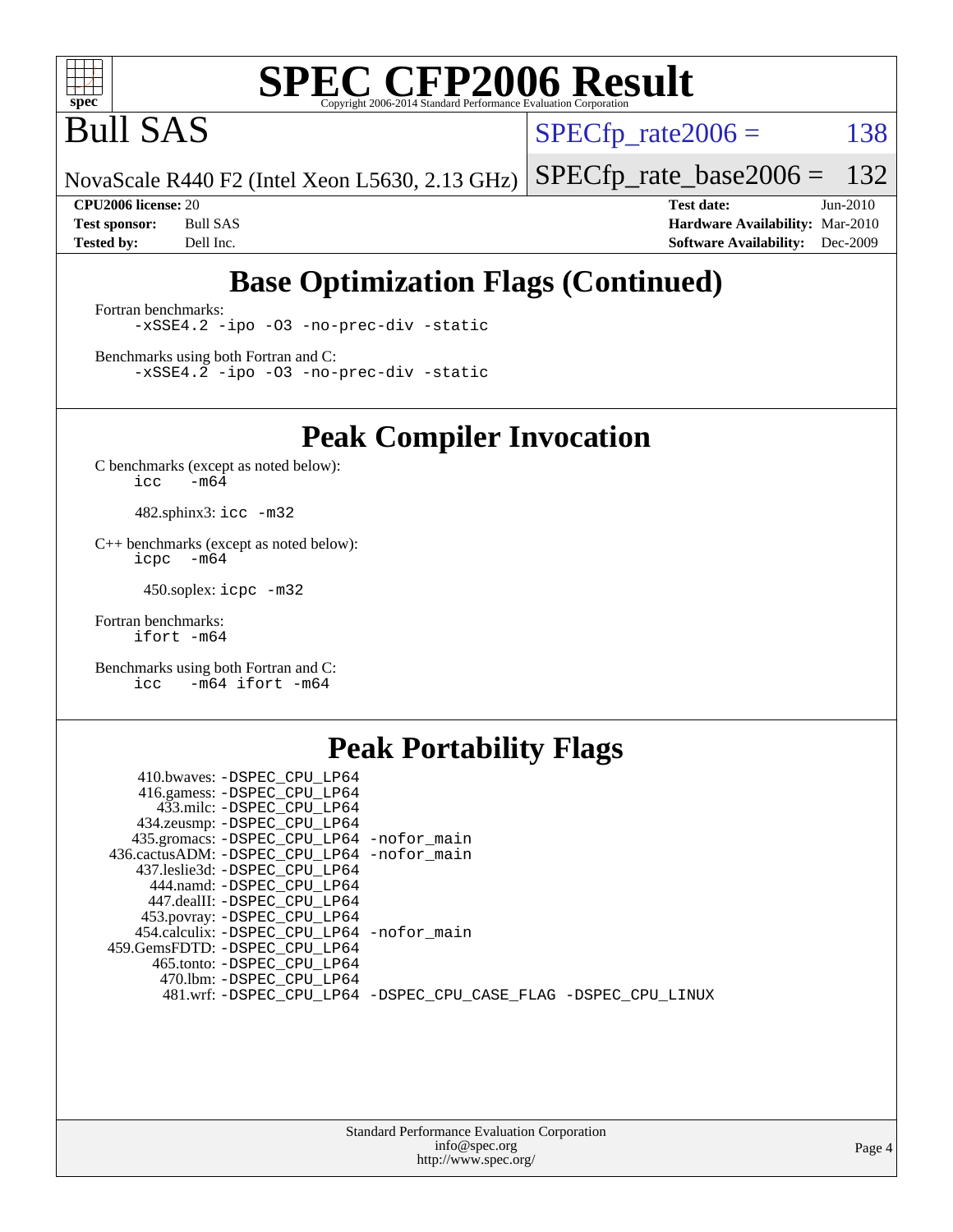

# Bull SAS

 $SPECTp\_rate2006 = 138$ 

Page 5

NovaScale R440 F2 (Intel Xeon L5630, 2.13 GHz) [SPECfp\\_rate\\_base2006 =](http://www.spec.org/auto/cpu2006/Docs/result-fields.html#SPECfpratebase2006) 132

**[CPU2006 license:](http://www.spec.org/auto/cpu2006/Docs/result-fields.html#CPU2006license)** 20 **[Test date:](http://www.spec.org/auto/cpu2006/Docs/result-fields.html#Testdate)** Jun-2010 **[Test sponsor:](http://www.spec.org/auto/cpu2006/Docs/result-fields.html#Testsponsor)** Bull SAS **[Hardware Availability:](http://www.spec.org/auto/cpu2006/Docs/result-fields.html#HardwareAvailability)** Mar-2010 **[Tested by:](http://www.spec.org/auto/cpu2006/Docs/result-fields.html#Testedby)** Dell Inc. **[Software Availability:](http://www.spec.org/auto/cpu2006/Docs/result-fields.html#SoftwareAvailability)** Dec-2009

## **[Peak Optimization Flags](http://www.spec.org/auto/cpu2006/Docs/result-fields.html#PeakOptimizationFlags)**

#### [C benchmarks](http://www.spec.org/auto/cpu2006/Docs/result-fields.html#Cbenchmarks):

```
Standard Performance Evaluation Corporation
                                            info@spec.org
                                          http://www.spec.org/
         433.milc: -xSSE4.2(pass 2) -prof-gen(pass 1) -ipo(pass 2) -O3(pass 2)
                -no-prec-div(pass 2) -static(pass 2) -prof-use(pass 2)
                -fno-alias -opt-prefetch
        470.1bm: -xSSE4. 2(pass 2) -prof-gen-ipo-O3(pass 2)-no-prec-div(pass 2) -static(pass 2) -prof-use(pass 2)
                -opt-malloc-options=3 -ansi-alias -auto-ilp32
      482.sphinx3: -xSSE4.2 -ipo -O3 -no-prec-div -static -unroll2
C++ benchmarks: 
        444.namd: -xSSE4.2(pass 2) -prof-gen(pass 1) -ipo(pass 2) -O3(pass 2)
                -no-prec-div(pass 2) -static(pass 2) -prof-use(pass 2)
                -fno-alias -auto-ilp32
       447.dealII: basepeak = yes
      450.\text{soplex: } -x\text{SSE4}.2(\text{pass 2}) -\text{prof-gen}(\text{pass 1}) -\text{ipo}(\text{pass 2}) -\text{O3}(\text{pass 2})-no-prec-div(pass 2) -static(pass 2) -prof-use(pass 2)
                -opt-malloc-options=3
       453.povray: -xSSE4.2(pass 2) -prof-gen(pass 1) -ipo(pass 2) -O3(pass 2)
                -no-prec-div(pass 2) -static(pass 2) -prof-use(pass 2)
                -unroll4 -ansi-alias
Fortran benchmarks: 
     410.bwaves: basepeak = yes 416.gamess: basepeak = yes
      434.zeusmp: basepeak = yes
      437.leslie3d: -xSSE4.2 -ipo -O3 -no-prec-div -static
  459.GemsFDTD: -xSSE4.2(pass 2) -prof-gen(pass 1) -ipo(pass 2) -O3(pass 2)
                -no-prec-div(pass 2) -static(pass 2) -prof-use(pass 2)
                -unroll2 -Ob0
       465.tonto: -xSSE4. 2(pass 2)-prof-gen-ipo(pass 2) -03(pass 2)
                -no-prec-div(pass 2) -static(pass 2) -prof-use(pass 2)
                -unroll4 -auto -inline-calloc -opt-malloc-options=3
Benchmarks using both Fortran and C: 
     435.gromacs: -xSSE4.2(pass 2) -prof-gen(pass 1) -ipo(pass 2) -O3(pass 2)
                -no-prec-div(pass 2) -static(pass 2) -prof-use(pass 2)
                -opt-prefetch -auto-ilp32
                                          Continued on next page
```